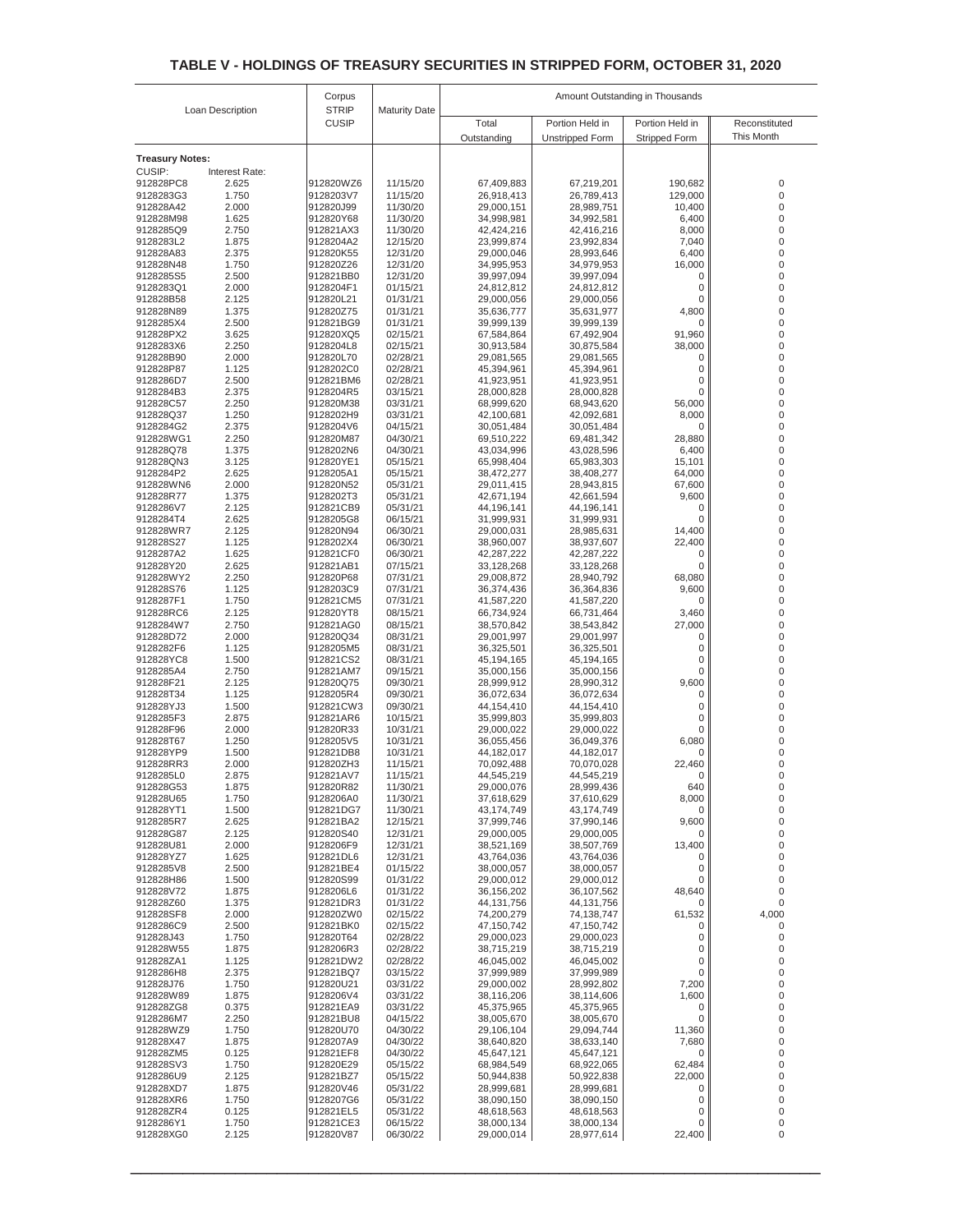|                        |                  | Corpus                 |                      | Amount Outstanding in Thousands |                          |                      |               |  |
|------------------------|------------------|------------------------|----------------------|---------------------------------|--------------------------|----------------------|---------------|--|
|                        | Loan Description | <b>STRIP</b>           | <b>Maturity Date</b> |                                 |                          |                      |               |  |
|                        |                  | <b>CUSIP</b>           |                      | Total                           | Portion Held in          | Portion Held in      | Reconstituted |  |
|                        |                  |                        |                      | Outstanding                     | <b>Unstripped Form</b>   | <b>Stripped Form</b> | This Month    |  |
| 912828XW5<br>912828ZX1 | 1.750<br>0.125   | 9128207L5<br>912821EQ4 | 06/30/22<br>06/30/22 | 38,132,747<br>52,291,305        | 38,127,147<br>52,291,305 | 5,600<br>0           | 0<br>0        |  |
| 9128287C8              | 1.750            | 912821CK9              | 07/15/22             | 38,318,602                      | 38,318,602               | 0                    | 0             |  |
| 912828XQ8              | 2.000            | 912820W52              | 07/31/22             | 29,000,008                      | 28,996,008               | 4,000                | 0             |  |
| 9128282P4              | 1.875            | 9128207R2              | 07/31/22             | 37,457,039                      | 37,441,359               | 15,680               | 0             |  |
| 91282CAC5              | 0.125            | 912821EV3              | 07/31/22             | 53,453,599                      | 53,453,599               | 0                    | 0             |  |
| 912828TJ9              | 1.625            | 912820RU3              | 08/15/22             | 65,994,896                      | 65,561,711               | 433,185              | 36,800        |  |
| 912828YA2<br>912828L24 | 1.500<br>1.875   | 912821CQ6<br>912820X28 | 08/15/22<br>08/31/22 | 62,796,948<br>28,999,997        | 62,796,948<br>28,999,997 | 0<br>0               | 0<br>0        |  |
| 9128282S8              | 1.625            | 9128203K1              | 08/31/22             | 35,065,529                      | 35,065,529               | 0                    | 0             |  |
| 91282CAG6              | 0.125            | 912821FA8              | 08/31/22             | 54,343,642                      | 54,343,642               | 0                    | 0             |  |
| 912828YF1              | 1.500            | 912821CV5              | 09/15/22             | 37,999,913                      | 37,999,913               | 0                    | 0             |  |
| 912828L57              | 1.750            | 912820X69              | 09/30/22             | 28,995,021                      | 28,995,021               | 0                    | 0             |  |
| 9128282W9<br>91282CAN1 | 1.875<br>0.125   | 9128203P0<br>912821FE0 | 09/30/22<br>09/30/22 | 38,229,346<br>59,118,550        | 38,229,346<br>59,118,550 | 0<br>0               | 0<br>0        |  |
| 912828YK0              | 1.375            | 912821CZ6              | 10/15/22             | 38,000,011                      | 38,000,011               | 0                    | 0             |  |
| 912828M49              | 1.875            | 912820Y27              | 10/31/22             | 28,999,763                      | 28,999,763               | 0                    | 0             |  |
| 9128283C2              | 2.000            | 9128203T2              | 10/31/22             | 34,850,242                      | 34,850,242               | 0                    | 0             |  |
| 912828TY6              | 1.625            | 912820SH1              | 11/15/22             | 121,993,264                     | 121,969,184              | 24,080               | 0             |  |
| 912828M80              | 2.000            | 912820Y76              | 11/30/22             | 64,845,013                      | 64,845,013               | 0<br>0               | 0<br>0        |  |
| 912828YW4<br>912828N30 | 1.625<br>2.125   | 912821DK8<br>912820Z34 | 12/15/22<br>12/31/22 | 38,000,137<br>67,444,612        | 38,000,137<br>67,427,012 | 17,600               | 0             |  |
| 912828Z29              | 1.500            | 912821DP7              | 01/15/23             | 39,215,875                      | 39,215,875               | 0                    | 0             |  |
| 912828P38              | 1.750            | 912820Z83              | 01/31/23             | 29,520,865                      | 29,490,465               | 30,400               | 0             |  |
| 9128283U2              | 2.375            | 9128204J3              | 01/31/23             | 38,997,043                      | 38,865,843               | 131,200              | 0             |  |
| 912828UN8              | 2.000            | 912820B30              | 02/15/23             | 66,000,846                      | 65,974,591               | 26,255               | 0             |  |
| 912828Z86<br>912828P79 | 1.375<br>1.500   | 912821DU6<br>9128202D8 | 02/15/23<br>02/28/23 | 54,899,736<br>37,376,151        | 54,899,736<br>37,376,151 | 0<br>0               | 0<br>0        |  |
| 9128284A5              | 2.625            | 9128204P9              | 02/28/23             | 43,532,563                      | 43,532,563               | 0                    | 0             |  |
| 912828ZD5              | 0.500            | 912821DZ5              | 03/15/23             | 38,036,596                      | 38,036,596               | 0                    | 0             |  |
| 912828Q29              | 1.500            | 9128202J5              | 03/31/23             | 34,671,134                      | 34,671,134               | 0                    | 0             |  |
| 9128284D9              | 2.500            | 9128204T1              | 03/31/23             | 41,165,502                      | 41,165,502               | 0                    | 0             |  |
| 912828ZH6              | 0.250            | 912821ED3              | 04/15/23             | 40,131,480<br>35,440,730        | 40,131,480               | 0<br>0               | 0<br>0        |  |
| 912828R28<br>9128284L1 | 1.625<br>2.750   | 9128202P1<br>9128204Y0 | 04/30/23<br>04/30/23 | 39,466,440                      | 35,440,730<br>39,466,440 | 0                    | 0             |  |
| 912828VB3              | 1.750            | 912820F36              | 05/15/23             | 66,000,762                      | 65,671,812               | 328,950              | 2,400         |  |
| 912828ZP8              | 0.125            | 912821EJ0              | 05/15/23             | 64,211,656                      | 64,211,656               | 0                    | 0             |  |
| 912828R69              | 1.625            | 9128202U0              | 05/31/23             | 35,132,561                      | 35, 132, 561             | 0                    | 0             |  |
| 9128284S6              | 2.750            | 9128205D5              | 05/31/23             | 42,253,198                      | 42,253,198               | 0                    | 0             |  |
| 912828ZU7<br>912828S35 | 0.250<br>1.375   | 912821EP6<br>9128202Y2 | 06/15/23<br>06/30/23 | 44,625,569<br>32,084,552        | 44,625,569<br>32,084,552 | 0<br>0               | 0<br>0        |  |
| 9128284U1              | 2.625            | 9128205J2              | 06/30/23             | 40,483,254                      | 40,483,254               | 0                    | 0             |  |
| 912828ZY9              | 0.125            | 912821ET8              | 07/15/23             | 50,035,625                      | 50,035,625               | 0                    | 0             |  |
| 912828S92              | 1.250            | 9128203D7              | 07/31/23             | 29,955,431                      | 29,873,511               | 81,920               | 0             |  |
| 912828Y61              | 2.750            | 912821AE5              | 07/31/23             | 37,954,982                      | 37,937,382               | 17,600               | 0             |  |
| 912828VS6<br>91282CAF8 | 2.500<br>0.125   | 912820G84<br>912821EY7 | 08/15/23<br>08/15/23 | 65,999,916<br>76,547,976        | 65,977,869<br>76,547,976 | 22,047<br>0          | 0<br>0        |  |
| 9128282D1              | 1.375            | 9128205N3              | 08/31/23             | 29,914,893                      | 29,914,893               | 0                    | 0             |  |
| 9128284X5              | 2.750            | 912821AK1              | 08/31/23             | 39,607,836                      | 39,607,836               | 0                    | 0             |  |
| 91282CAK7              | 0.125            | 912821FD2              | 09/15/23             | 52,055,620                      | 52,055,620               | 0                    | 0             |  |
| 912828T26              | 1.375            | 9128205S2              | 09/30/23             | 29,706,834                      | 29,706,834               | 0                    | 0             |  |
| 9128285D8<br>91282CAP6 | 2.875<br>0.125   | 912821AP0<br>912821FH3 | 09/30/23<br>10/15/23 | 37,999,866<br>53,454,729        | 37,999,866<br>53,454,729 | 0<br>0               | 0<br>0        |  |
| 912828T91              | 1.625            | 9128205W3              | 10/31/23             | 29,692,711                      | 29,692,711               | 0                    | 0             |  |
| 9128285K2              | 2.875            | 912821AT2              | 10/31/23             | 38,999,890                      | 38,990,290               | 9,600                | 0             |  |
| 912828WF6              | 2.750            | 912820J65              | 11/15/23             | 65,996,109                      | 64,390,292               | 1,605,817            | 0             |  |
| 912828U57              | 2.125            | 9128206B8              | 11/30/23             | 30,980,363                      | 30,980,363               | 0                    | 0             |  |
| 9128285P1<br>912828V23 | 2.875<br>2.250   | 912821AY1<br>9128206G7 | 11/30/23<br>12/31/23 | 43,512,587<br>31,723,494        | 43,512,587<br>31,723,494 | 0<br>0               | 0<br>0        |  |
| 9128285U0              | 2.625            | 912821BC8              | 12/31/23             | 40,998,539                      | 40,998,539               | 0                    | 0             |  |
| 912828V80              | 2.250            | 9128206M4              | 01/31/24             | 29,775,684                      | 29,775,684               | 0                    | 0             |  |
| 9128285Z9              | 2.500            | 912821BH7              | 01/31/24             | 41,000,039                      | 41,000,039               | 0                    | 0             |  |
| 912828B66              | 2.750            | 912820L47              | 02/15/24             | 65,996,824                      | 65,747,575               | 249,249              | 960           |  |
| 912828W48<br>9128286G0 | 2.125<br>2.375   | 9128206S1<br>912821BN4 | 02/29/24<br>02/29/24 | 31,879,252<br>42,973,164        | 31,879,252<br>42,973,164 | 0<br>0               | 0<br>0        |  |
| 912828W71              | 2.125            | 9128206W2              | 03/31/24             | 72,389,805                      | 72,389,805               | 0                    | 0             |  |
| 912828X70              | 2.000            | 9128207B7              | 04/30/24             | 31,818,596                      | 31,818,596               | 0                    | 0             |  |
| 9128286R6              | 2.250            | 912821BX2              | 04/30/24             | 41,523,405                      | 41,523,405               | 0                    | 0             |  |
| 912828WJ5              | 2.500            | 912820N29              | 05/15/24             | 65,994,795                      | 65,988,374               | 6,421                | 0             |  |
| 912828XT2<br>912828XX3 | 2.000<br>2.000   | 9128207H4<br>9128207M3 | 05/31/24<br>06/30/24 | 76,675,617<br>31,403,548        | 76,675,617<br>31,403,548 | 0<br>0               | 0<br>0        |  |
| 9128286Z8              | 1.750            | 912821CH6              | 06/30/24             | 43,344,818                      | 43,344,818               | 0                    | 0             |  |
| 9128282N9              | 2.125            | 9128207S0              | 07/31/24             | 30,846,907                      | 30,846,907               | 0                    | 0             |  |
| 912828Y87              | 1.750            | 912821CN3              | 07/31/24             | 42,627,408                      | 42,627,408               | 0                    | 0             |  |
| 912828D56              | 2.375            | 912820P84              | 08/15/24             | 65,998,692                      | 65,914,656               | 84,036               | 0             |  |
| 9128282U3<br>912828YE4 | 1.875<br>1.250   | 9128203L9<br>912821CT0 | 08/31/24<br>08/31/24 | 28,877,629<br>46,324,103        | 28,877,629<br>46,324,103 | 0<br>0               | 0<br>0        |  |
| 9128282Y5              | 2.125            | 9128203Q8              | 09/30/24             | 31,480,100                      | 31,480,100               | 0                    | 0             |  |
| 912828YH7              | 1.500            | 912821CX1              | 09/30/24             | 45,258,960                      | 45,258,960               | 0                    | 0             |  |
| 9128283D0              | 2.250            | 9128203U9              | 10/31/24             | 28,700,490                      | 28,687,690               | 12,800               | 0             |  |
| 912828YM6              | 1.500            | 912821DC6              | 10/31/24             | 45,286,641                      | 45,286,641               | 0                    | 0             |  |
| 912828G38<br>9128283J7 | 2.250<br>2.125   | 912820R58<br>9128203Z8 | 11/15/24<br>11/30/24 | 66,031,911<br>29,519,458        | 66,031,311<br>29,519,458 | 600<br>0             | 0<br>0        |  |
| 912828YV6              | 1.500            | 912821DH5              | 11/30/24             | 44,254,945                      | 44,254,945               | 0                    | 0             |  |
| 9128283P3              | 2.250            | 9128204D6              | 12/31/24             | 31,660,300                      | 31,660,300               | 0                    | 0             |  |
| 912828YY0              | 1.750            | 912821DM4              | 12/31/24             | 44,858,744                      | 44,858,744               | $\overline{0}$       | 0             |  |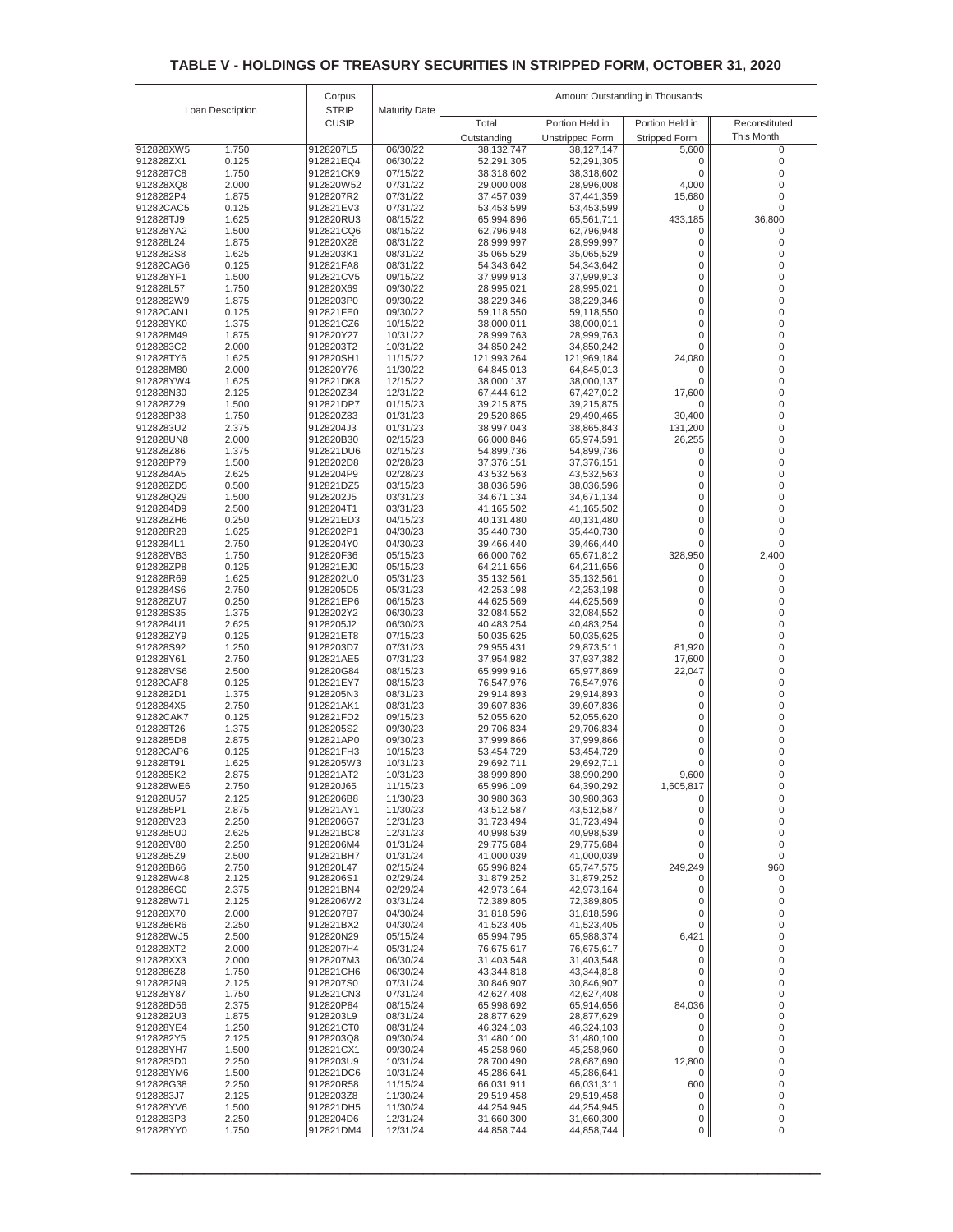|                             |                         | Corpus                 |                      | Amount Outstanding in Thousands |                                      |                      |                  |  |
|-----------------------------|-------------------------|------------------------|----------------------|---------------------------------|--------------------------------------|----------------------|------------------|--|
|                             | Loan Description        | <b>STRIP</b>           | <b>Maturity Date</b> |                                 |                                      |                      |                  |  |
|                             |                         | <b>CUSIP</b>           |                      | Total                           | Portion Held in                      | Portion Held in      | Reconstituted    |  |
| 9128283V0                   | 2.500                   | 9128204K0              | 01/31/25             | Outstanding<br>32,115,181       | <b>Unstripped Form</b><br>32,115,181 | Stripped Form<br>0   | This Month<br>0  |  |
| 912828Z52                   | 1.375                   | 912821DS1              | 01/31/25             | 45,231,843                      | 45,231,843                           | 0                    | 0                |  |
| 912828J27                   | 2.000                   | 912820T31              | 02/15/25             | 65,988,280                      | 65,487,879                           | 500,401              | 0                |  |
| 9128283Z1                   | 2.750                   | 9128204Q7              | 02/28/25             | 36,070,112                      | 36,070,112                           | 0                    | 0                |  |
| 912828ZC7<br>9128284F4      | 1.125<br>2.625          | 912821DX0<br>9128204U8 | 02/28/25<br>03/31/25 | 47,196,554<br>34,108,089        | 47,196,554<br>34,108,089             | 0<br>0               | 0<br>0           |  |
| 912828ZF0                   | 0.500                   | 912821EB7              | 03/31/25             | 46,512,284                      | 46,512,284                           | 0                    | 0                |  |
| 9128284M9                   | 2.875                   | 9128204Z7              | 04/30/25             | 32,701,484                      | 32,701,484                           | 0                    | 0                |  |
| 912828ZL7                   | 0.375                   | 912821EG6              | 04/30/25             | 46,734,370                      | 46,734,370                           | 0                    | 0                |  |
| 912828XB1<br>9128284R8      | 2.125<br>2.875          | 912820U96<br>9128205F0 | 05/15/25<br>05/31/25 | 66,521,989<br>35,211,597        | 66,518,608<br>35,211,597             | 3,381<br>0           | 0<br>0           |  |
| 912828ZT0                   | 0.250                   | 912821EM3              | 05/31/25             | 49,724,255                      | 49,724,255                           | 0                    | 0                |  |
| 912828XZ8                   | 2.750                   | 912821AA3              | 06/30/25             | 33,736,098                      | 33,736,098                           | 0                    | 0                |  |
| 912828ZW3                   | 0.250                   | 912821ER2              | 06/30/25             | 53,428,393<br>31,629,113        | 53,428,393                           | 0<br>0               | 0<br>0           |  |
| 912828Y79<br>91282CAB7      | 2.875<br>0.250          | 912821AF2<br>912821EW1 | 07/31/25<br>07/31/25 | 54,568,118                      | 31,629,113<br>54,568,118             | 0                    | 0                |  |
| 912828K74                   | 2.000                   | 912820W78              | 08/15/25             | 66,479,519                      | 66,385,959                           | 93,560               | 0                |  |
| 9128284Z0                   | 2.750                   | 912821AL9              | 08/31/25             | 33,184,893                      | 33,184,893                           | 0                    | 0                |  |
| 91282CAJ0<br>9128285C0      | 0.250<br>3.000          | 912821FB6<br>912821AQ8 | 08/31/25<br>09/30/25 | 55,430,929<br>31,000,000        | 55,430,929<br>31,000,000             | 0<br>0               | 0<br>0           |  |
| 91282CAM3                   | 0.250                   | 912821FF7              | 09/30/25             | 60,256,027                      | 60,256,027                           | 0                    | 0                |  |
| 9128285J5                   | 3.000                   | 912821AU9              | 10/31/25             | 30,999,999                      | 30,986,399                           | 13,600               | 0                |  |
| 912828M56                   | 2.250                   | 912820Y43              | 11/15/25             | 66,120,819                      | 66,064,650                           | 56,169               | 5,200            |  |
| 9128285N6<br>9128285T3      | 2.875<br>2.625          | 912821AZ8<br>912821BD6 | 11/30/25<br>12/31/25 | 34,809,191<br>32,000,157        | 34,809,191<br>32,000,157             | 0<br>0               | 0<br>0           |  |
| 9128286A3                   | 2.625                   | 912821BJ3              | 01/31/26             | 32,000,104                      | 32,000,104                           | 0                    | 0                |  |
| 912828P46                   | 1.625                   | 9128202A4              | 02/15/26             | 64,940,660                      | 64,725,220                           | 215,440              | 0                |  |
| 9128286F2                   | 2.500                   | 912821BP9              | 02/28/26             | 33,540,101                      | 33,540,101                           | 0                    | 0                |  |
| 9128286L9<br>9128286S4      | 2.250<br>2.375          | 912821BT1<br>912821BY0 | 03/31/26<br>04/30/26 | 31,999,971<br>32,408,242        | 31,999,971<br>32,408,242             | 0<br>0               | 0<br>0           |  |
| 912828R36                   | 1.625                   | 9128202R7              | 05/15/26             | 69,496,759                      | 69,486,818                           | 9,941                | 0                |  |
| 9128286X3                   | 2.125                   | 912821CD5              | 05/31/26             | 35,361,567                      | 35,361,567                           | 0                    | 0                |  |
| 9128287B0                   | 1.875                   | 912821CJ2              | 06/30/26             | 33,828,122                      | 33,828,122                           | 0                    | 0                |  |
| 912828Y95<br>9128282A7      | 1.875<br>1.500          | 912821CP8<br>9128205K9 | 07/31/26<br>08/15/26 | 33,271,132<br>65,349,241        | 33,271,132<br>65,346,241             | 0<br>3,000           | 0<br>0           |  |
| 912828YD6                   | 1.375                   | 912821CU7              | 08/31/26             | 36, 155, 382                    | 36, 155, 382                         | 0                    | 0                |  |
| 912828YG9                   | 1.625                   | 912821CY9              | 09/30/26             | 35,324,210                      | 35,324,210                           | 0                    | 0                |  |
| 912828YQ7                   | 1.625                   | 912821DD4              | 10/31/26             | 35,345,667                      | 35,345,667                           | 0                    | 0                |  |
| 912828U24<br>912828YU8      | 2.000<br>1.625          | 9128205Y9<br>912821DJ1 | 11/15/26<br>11/30/26 | 69,134,575<br>34,540,488        | 69,133,026<br>34,540,488             | 1,549<br>0           | 0<br>0           |  |
| 912828YX2                   | 1.750                   | 912821DN2              | 12/31/26             | 35,011,701                      | 35,011,701                           | 0                    | 0                |  |
| 912828Z78                   | 1.500                   | 912821DT9              | 01/31/27             | 35,304,301                      | 35,304,301                           | 0                    | 0                |  |
| 912828V98                   | 2.250                   | 9128206P7              | 02/15/27             | 65,815,868                      | 65,812,238                           | 3,630                | 0                |  |
| 912828ZB9<br>912828ZE3      | 1.125<br>0.625          | 912821DY8<br>912821EC5 | 02/28/27<br>03/31/27 | 36,836,324<br>36,302,505        | 36,836,324<br>36,302,505             | 0<br>0               | 0<br>0           |  |
| 912828ZN3                   | 0.500                   | 912821EH4              | 04/30/27             | 38,039,590                      | 38,039,590                           | 0                    | 0                |  |
| 912828X88                   | 2.375                   | 9128207D3              | 05/15/27             | 71,050,221                      | 71,038,136                           | 12,085               | 0                |  |
| 912828ZS2                   | 0.500                   | 912821EN1              | 05/31/27             | 41,989,355                      | 41,989,355                           | 0                    | 0                |  |
| 912828ZV5<br>91282CAD3      | 0.500<br>0.375          | 912821ES0<br>912821EX9 | 06/30/27<br>07/31/27 | 46,607,732<br>49,000,101        | 46,607,732<br>49,000,101             | 0<br>0               | 0<br>0           |  |
| 9128282R0                   | 2.250                   | 9128203H8              | 08/15/27             | 69,915,360                      | 69,914,380                           | 980                  | 0                |  |
| 91282CAH4                   | 0.500                   | 912821FC4              | 08/31/27             | 51,083,076                      | 51,083,076                           | 0                    | 0                |  |
| 91282CAL5                   | 0.375                   | 912821FG5              | 09/30/27             | 56,845,294                      | 56,845,294                           | 0                    | 0                |  |
| 9128283F5<br>9128283W8      | 2.250<br>2.750          | 9128203W5<br>9128204M6 | 11/15/27<br>02/15/28 | 66,474,111<br>70,572,105        | 66,473,491<br>70,158,155             | 620<br>413,950       | 0<br>1,600       |  |
| 9128284N7                   | 2.875                   | 9128205B9              | 05/15/28             | 75,112,231                      | 75,110,231                           | 2,000                | 1,200            |  |
| 9128284V9                   | 2.875                   | 912821AH8              | 08/15/28             | 75,495,710                      | 75,493,290                           | 2,420                | 0                |  |
| 9128285M8<br>9128286B1      | 3.125<br>2.625          | 912821AW5<br>912821BL8 | 11/15/28<br>02/15/29 | 80,505,854<br>81,505,475        | 80,502,818<br>80,904,995             | 3,037<br>600,480     | 0<br>0           |  |
| 9128286T2                   | 2.375                   | 912821CA1              | 05/15/29             | 84,427,059                      | 84,401,619                           | 25,440               | 0                |  |
| 912828YB0                   | 1.625                   | 912821CR4              | 08/15/29             | 92,618,670                      | 92,581,070                           | 37,600               | 0                |  |
| 912828YS3                   | 1.750                   | 912821DF9              | 11/15/29             | 88,552,507                      | 88,552,507                           | 0                    | 0                |  |
| 912828Z94<br>912828ZQ6      | 1.500<br>0.625          | 912821DV4<br>912821EK7 | 02/15/30<br>05/15/30 | 88,112,596<br>109,879,722       | 88,107,946<br>108,282,762            | 4,650<br>1,596,960   | 0<br>0           |  |
| 91282CAE1                   | 0.625                   | 912821EZ4              | 08/15/30             | 133,018,653                     | 132,518,653                          | 500,000              | 0                |  |
| <b>Total Treasury Notes</b> |                         |                        |                      | 10,627,170,179                  | 10,618,738,367                       | 8,431,812            | 52,160           |  |
| <b>Treasury Bonds:</b>      |                         |                        |                      |                                 |                                      |                      |                  |  |
| CUSIP:<br>912810EH7         | Interest Rate:<br>7.875 | 912803AV5              | 02/15/21             | 10,075,573                      | 9,360,125                            | 715,448              | 4,000            |  |
| 912810EJ3                   | 8.125                   | 912803AW3              | 05/15/21             | 10,066,788                      | 9,562,621                            | 504,167              | 188,800          |  |
| 912810EK0                   | 8.125                   | 912803AX1              | 08/15/21             | 9,506,382                       | 9,140,228                            | 366,155              | 64,016           |  |
| 912810EL8                   | 8.000                   | 912803AY9              | 11/15/21             | 30,632,194                      | 28,366,876                           | 2,265,318            | 172,000          |  |
| 912810EM6<br>912810EN4      | 7.250<br>7.625          | 912803AZ6<br>912803BA0 | 08/15/22<br>11/15/22 | 10,127,790<br>7,423,626         | 9,403,250<br>6,762,677               | 724,541<br>660,949   | 0<br>0           |  |
| 912810EP9                   | 7.125                   | 912803BB8              | 02/15/23             | 15,782,061                      | 15,476,270                           | 305,791              | 0                |  |
| 912810EQ7                   | 6.250                   | 912803BC6              | 08/15/23             | 22,659,044                      | 22,297,444                           | 361,600              | 124,960          |  |
| 912810ES3                   | 7.500                   | 912803BD4              | 11/15/24             | 9,604,162                       | 9,026,104                            | 578,058              | 5,700            |  |
| 912810ET1<br>912810EV6      | 7.625<br>6.875          | 912803BE2<br>912803BF9 | 02/15/25<br>08/15/25 | 9,509,170<br>11,187,207         | 8,952,079<br>10,305,874              | 557,091<br>881,333   | 1,600<br>1,000   |  |
| 912810EW4                   | 6.000                   | 912803BG7              | 02/15/26             | 12,837,916                      | 12,693,340                           | 144,576              | 0                |  |
| 912810EX2                   | 6.750                   | 912803BH5              | 08/15/26             | 8,810,418                       | 8,195,698                            | 614,720              | 2,500            |  |
| 912810EY0                   | 6.500                   | 912803BJ1              | 11/15/26             | 10,860,177                      | 9,726,969                            | 1,133,208            | 15,100           |  |
| 912810EZ7<br>912810FA1      | 6.625<br>6.375          | 912803BK8<br>912803BL6 | 02/15/27<br>08/15/27 | 9,521,971<br>9,196,756          | 9,142,305<br>7,868,473               | 379,666<br>1,328,283 | 0<br>$\mathbf 0$ |  |
| 912810FB9                   | 6.125                   | 912803BM4              | 11/15/27             | 22,021,339                      | 19,862,360                           | 2,158,979            | 22,900           |  |
| 912810FE3                   | 5.500                   | 912803BP7              | 08/15/28             | 11,776,201                      | 11,221,365                           | 554,836              | 1,000            |  |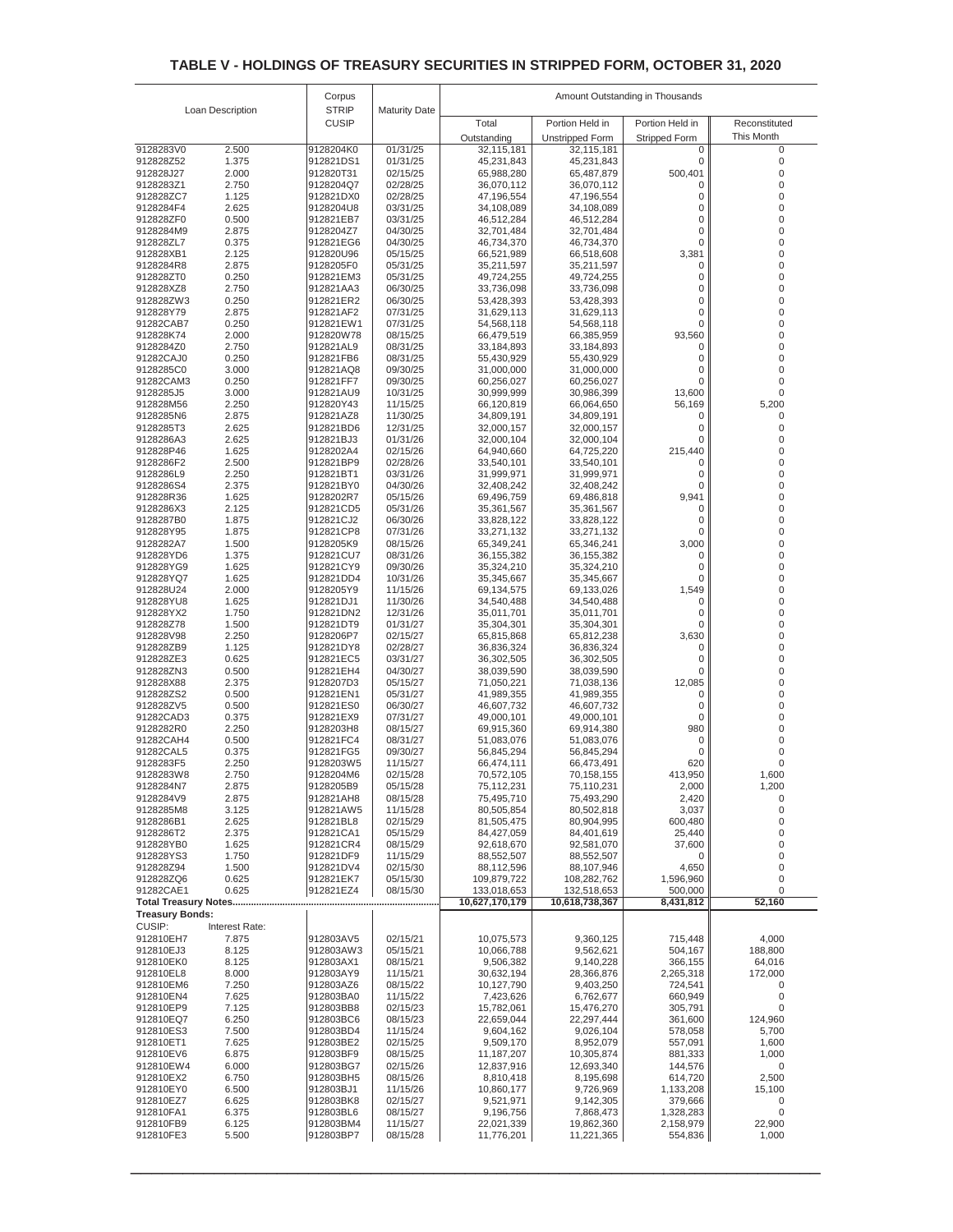|                        |                                                 | Corpus                 |                      | Amount Outstanding in Thousands |                                     |                                   |                           |
|------------------------|-------------------------------------------------|------------------------|----------------------|---------------------------------|-------------------------------------|-----------------------------------|---------------------------|
|                        | Loan Description                                | <b>STRIP</b>           | <b>Maturity Date</b> |                                 |                                     |                                   |                           |
|                        |                                                 | <b>CUSIP</b>           |                      | Total                           | Portion Held in                     | Portion Held in                   | Reconstituted             |
| 912810FF0              | 5.250                                           | 912803BV4              | 11/15/28             | Outstanding<br>10,947,052       | <b>Unstripped Form</b><br>9,875,710 | <b>Stripped Form</b><br>1,071,342 | This Month<br>$\mathbf 0$ |
| 912810FG8              | 5.250                                           | 912803BW2              | 02/15/29             | 11,350,341                      | 11,186,044                          | 164,297                           | 1,100                     |
| 912810FJ2              | 6.125                                           | 912803CG6              | 08/15/29             | 11,178,580                      | 10,609,419                          | 569,161                           | $\mathbf 0$               |
| 912810FM5              | 6.250                                           | 912803CH4              | 05/15/30             | 17,043,162                      | 15,697,237                          | 1,345,925                         | $\mathbf 0$               |
| 912810FP8              | 5.375                                           | 912803CK7              | 02/15/31             | 16,427,648                      | 14,949,739                          | 1,477,909                         | 1,600                     |
| 912810FT0              | 4.500                                           | 912803CX9              | 02/15/36             | 26,397,130                      | 22,714,355                          | 3,682,775                         | 293,800                   |
| 912810PT9<br>912810PU6 | 4.750<br>5.000                                  | 912803CZ4<br>912803DA8 | 02/15/37<br>05/15/37 | 16,589,456<br>21,413,045        | 15,860,122<br>20,606,755            | 729,334<br>806,290                | 0<br>11,000               |
| 912810PW2              | 4.375                                           | 912803DC4              | 02/15/38             | 22,525,149                      | 21,922,220                          | 602,928                           | 1,920                     |
| 912810PX0              | 4.500                                           | 912803DD2              | 05/15/38             | 25,500,123                      | 24,341,691                          | 1,158,432                         | 196,000                   |
| 912810QA9              | 3.500                                           | 912803DF7              | 02/15/39             | 25,908,569                      | 25,231,839                          | 676,730                           | 0                         |
| 912810QB7              | 4.250                                           | 912803DG5              | 05/15/39             | 38,778,773                      | 36,435,672                          | 2,343,101                         | 73,040                    |
| 912810QC5<br>912810QD3 | 4.500<br>4.375                                  | 912803DH3<br>912803DJ9 | 08/15/39<br>11/15/39 | 41,430,538<br>44,564,249        | 40,212,525<br>40,641,383            | 1,218,013<br>3,922,866            | 97,600<br>116,928         |
| 912810QE1              | 4.625                                           | 912803DK6              | 02/15/40             | 44,902,490                      | 40,988,001                          | 3,914,489                         | 75,760                    |
| 912810QH4              | 4.375                                           | 912803DM2              | 05/15/40             | 43,473,044                      | 38,645,612                          | 4,827,432                         | 54,080                    |
| 912810SR0              | 1.125                                           | 912803FQ1              | 05/15/40             | 60,356,639                      | 60,352,939                          | 3,700                             | 102,800                   |
| 912810QK7              | 3.875                                           | 912803DN0              | 08/15/40             | 43,213,317                      | 42,313,451                          | 899,866                           | 130,661                   |
| 912810SQ2              | 1.125                                           | 912803FS7              | 08/15/40             | 52,183,680                      | 52,147,980                          | 35,700                            | 0                         |
| 912810QL5<br>912810QN1 | 4.250<br>4.750                                  | 912803DP5<br>912803DQ3 | 11/15/40<br>02/15/41 | 42,903,189<br>43,004,945        | 40,750,944<br>42,146,387            | 2,152,245<br>858,558              | 79,200<br>10,600          |
| 912810QQ4              | 4.375                                           | 912803DS9              | 05/15/41             | 41,995,507                      | 41,151,539                          | 843,968                           | 13,440                    |
| 912810QS0              | 3.750                                           | 912803DT7              | 08/15/41             | 42,488,837                      | 41,721,171                          | 767,666                           | 44,520                    |
| 912810QT8              | 3.125                                           | 912803DU4              | 11/15/41             | 44,622,444                      | 43,260,426                          | 1,362,018                         | 3,648                     |
| 912810QU5              | 3.125                                           | 912803DV2              | 02/15/42             | 47,219,044                      | 46,648,070                          | 570,975                           | 14,888                    |
| 912810QW1              | 3.000                                           | 912803DX8              | 05/15/42             | 43,918,686                      | 43,507,278                          | 411,408                           | 56,400                    |
| 912810QX9<br>912810QY7 | 2.750<br>2.750                                  | 912803DY6<br>912803DZ3 | 08/15/42<br>11/15/42 | 41,995,432<br>41,994,009        | 40,680,678<br>39,004,035            | 1,314,754<br>2,989,975            | 159,800<br>1,600          |
| 912810QZ4              | 3.125                                           | 912803EA7              | 02/15/43             | 41,999,759                      | 35,558,222                          | 6,441,537                         | 302,624                   |
| 912810RB6              | 2.875                                           | 912803EC3              | 05/15/43             | 41,999,319                      | 37,252,810                          | 4,746,509                         | 260,850                   |
| 912810RC4              | 3.625                                           | 912803ED1              | 08/15/43             | 41,998,968                      | 37,341,179                          | 4,657,789                         | 85,280                    |
| 912810RD2              | 3.750                                           | 912803EE9              | 11/15/43             | 41,994,787                      | 37,628,727                          | 4,366,060                         | 261,648                   |
| 912810RE0<br>912810RG5 | 3.625                                           | 912803EF6              | 02/15/44<br>05/15/44 | 41,999,879                      | 34,201,518                          | 7,798,361                         | 313,060<br>182,649        |
| 912810RH3              | 3.375<br>3.125                                  | 912803EH2<br>912803EJ8 | 08/15/44             | 41,992,115<br>42,000,030        | 33,833,050<br>38,021,548            | 8,159,065<br>3,978,482            | 90,430                    |
| 912810RJ9              | 3.000                                           | 912803EK5              | 11/15/44             | 42,020,892                      | 36,800,585                          | 5,220,307                         | 279,400                   |
| 912810RK6              | 2.500                                           | 912803EL3              | 02/15/45             | 42,000,609                      | 37,304,426                          | 4,696,183                         | 251,336                   |
| 912810RM2              | 3.000                                           | 912803EN9              | 05/15/45             | 42,361,715                      | 38,027,621                          | 4,334,094                         | 171,900                   |
| 912810RN0              | 2.875                                           | 912803EP4              | 08/15/45             | 42,320,986                      | 34,842,727                          | 7,478,259                         | 214,120                   |
| 912810RP5<br>912810RQ3 | 3.000<br>2.500                                  | 912803EQ2<br>912803ER0 | 11/15/45<br>02/15/46 | 42,076,670<br>40,252,169        | 36,239,932<br>34,031,988            | 5,836,738<br>6,220,181            | 126,060<br>154,240        |
| 912810RS9              | 2.500                                           | 912803ET6              | 05/15/46             | 43,173,535                      | 36,166,528                          | 7,007,007                         | 78,500                    |
| 912810RT7              | 2.250                                           | 912803EU3              | 08/15/46             | 40,536,407                      | 37,864,852                          | 2,671,555                         | 72,000                    |
| 912810RU4              | 2.875                                           | 912803EV1              | 11/15/46             | 42,948,775                      | 36,904,803                          | 6,043,972                         | 441,971                   |
| 912810RV2              | 3.000                                           | 912803EW9              | 02/15/47             | 40,830,504                      | 33,540,523                          | 7,289,981                         | 681,800                   |
| 912810RX8              | 3.000                                           | 912803EY5              | 05/15/47             | 44,224,115                      | 36,939,551                          | 7,284,564                         | 1,212,600                 |
| 912810RY6<br>912810RZ3 | 2.750<br>2.750                                  | 912803EZ2<br>912803FA6 | 08/15/47<br>11/15/47 | 43,512,331<br>41,228,751        | 31,935,243<br>27,589,367            | 11,577,088<br>13,639,384          | 464,460<br>50,400         |
| 912810SA7              | 3.000                                           | 912803FB4              | 02/15/48             | 45,044,506                      | 29,579,340                          | 15,465,165                        | 18,000                    |
| 912810SC3              | 3.125                                           | 912803FD0              | 05/15/48             | 49,151,624                      | 35,053,169                          | 14,098,455                        | 235,748                   |
| 912810SD1              | 3.000                                           | 912803FE8              | 08/15/48             | 50,414,781                      | 38,197,048                          | 12,217,733                        | 152,700                   |
| 912810SE9              | 3.375                                           | 912803FF5              | 11/15/48             | 54,868,281                      | 42,208,212                          | 12,660,069                        | 482,560                   |
| 912810SF6              | 3.000                                           | 912803FG3              | 02/15/49             | 55,576,512                      | 36,858,923                          | 18,717,589                        | 387,000                   |
| 912810SH2<br>912810SJ8 | 2.875<br>2.250                                  | 912803FJ7<br>912803FK4 | 05/15/49<br>08/15/49 | 57,608,369<br>63,396,357        | 38,768,821<br>54,575,361            | 18,839,548<br>8,820,996           | 483,110<br>862,320        |
| 912810SK5              | 2.375                                           | 912803FL2              | 11/15/49             | 60,504,749                      | 49,647,025                          | 10,857,724                        | 643,120                   |
| 912810SL3              | 2.000                                           | 912803FM0              | 02/15/50             | 60,520,860                      | 55,254,887                          | 5,265,973                         | 59,800                    |
| 912810SN9              | 1.250                                           | 912803FP3              | 05/15/50             | 73,571,798                      | 68,486,471                          | 5,085,327                         | 7,261                     |
| 912810SP4              | 1.375                                           | 912803FR9              | 08/15/50             | 89,052,509                      | 85,451,954                          | 3,600,555                         | 415,080                   |
|                        | <b>Treasury Inflation-Protected Securities:</b> |                        |                      | 2,697,106,512                   | 2,387,073,688                       | 310,032,824                       | 11,585,988                |
| CUSIP:                 | Interest Rate:                                  |                        |                      |                                 |                                     |                                   |                           |
| 912828PP9              | 1.125                                           | 912820XK8              | 01/15/21             | 43,571,258                      | 43,571,258                          | $\mathbf 0$                       | 0                         |
| 912828Q60              | 0.125                                           | 9128202L0              | 04/15/21             | 49,284,354                      | 49,284,354                          | $\bf 0$                           | 0                         |
| 912828QV5              | 0.625                                           | 912820YP6              | 07/15/21             | 41,321,240                      | 41,321,240                          | $\mathsf 0$                       | 0                         |
| 912828SA9              | 0.125                                           | 912820ZS9              | 01/15/22             | 47,388,379                      | 47,388,379                          | 0                                 | 0                         |
| 912828X39              | 0.125                                           | 9128206Y8              | 04/15/22             | 47,474,991                      | 47,474,991                          | 0                                 | 0                         |
| 912828TE0<br>912828UH1 | 0.125<br>0.125                                  | 912820RP4<br>912820A64 | 07/15/22<br>01/15/23 | 46,328,940<br>46,151,696        | 46,328,940<br>46,151,696            | $\boldsymbol{0}$<br>$\mathbf 0$   | 0<br>0                    |
| 9128284H0              | 0.625                                           | 9128204W4              | 04/15/23             | 49,200,235                      | 49,200,235                          | 0                                 | 0                         |
| 912828VM9              | 0.375                                           | 912820G43              | 07/15/23             | 45,780,096                      | 45,780,096                          | $\mathbf 0$                       | 0                         |
| 912828B25              | 0.625                                           | 912820K71              | 01/15/24             | 45,639,966                      | 45,639,966                          | $\boldsymbol{0}$                  | 0                         |
| 9128286N5              | 0.500                                           | 912821BV6              | 04/15/24             | 33,184,681                      | 33,184,681                          | $\mathbf 0$                       | 0                         |
| 912828WU0              | 0.125                                           | 912820P35              | 07/15/24             | 44,876,583                      | 44,876,583                          | 0                                 | 0                         |
| 912828YL8<br>912810FR4 | 0.125<br>2.375                                  | 912821DA0<br>912803CN1 | 10/15/24<br>01/15/25 | 35,641,381<br>38,602,444        | 35,641,381<br>38,602,444            | $\mathbf 0$<br>$\mathbf 0$        | 0<br>0                    |
| 912828H45              | 0.250                                           | 912820S65              | 01/15/25             | 44,976,900                      | 44,976,900                          | $\mathbf 0$                       | 0                         |
| 912828ZJ2              | 0.125                                           | 912821EE1              | 04/15/25             | 35,767,129                      | 35,767,129                          | $\mathbf 0$                       | 0                         |
| 912828XL9              | 0.375                                           | 912820W29              | 07/15/25             | 44,926,953                      | 44,926,953                          | $\mathbf 0$                       | 0                         |
| 91282CAQ4              | 0.125                                           | 912821FJ9              | 10/15/25             | 17,024,684                      | 17,024,684                          | $\mathbf 0$                       | 0                         |
| 912810FS2              | 2.000                                           | 912803CW1              | 01/15/26             | 26,185,953                      | 26,185,953                          | $\mathsf 0$                       | 0                         |
| 912828N71<br>912828S50 | 0.625<br>0.125                                  | 912820Z59<br>9128203A3 | 01/15/26<br>07/15/26 | 46,393,053<br>39,939,733        | 46,393,053<br>39,939,733            | $\mathbf 0$<br>$\bf 0$            | 0<br>0                    |
| 912810PS1              | 2.375                                           | 912803CY7              | 01/15/27             | 21,239,157                      | 21,239,157                          | $\pmb{0}$                         | 0                         |
| 912828V49              | 0.375                                           | 9128206J1              | 01/15/27             | 41,394,419                      | 41,394,419                          | 0                                 | 0                         |
| 9128282L3              | 0.375                                           | 9128207P6              | 07/15/27             | 39,217,682                      | 39,217,682                          | $\circ$                           | 0                         |